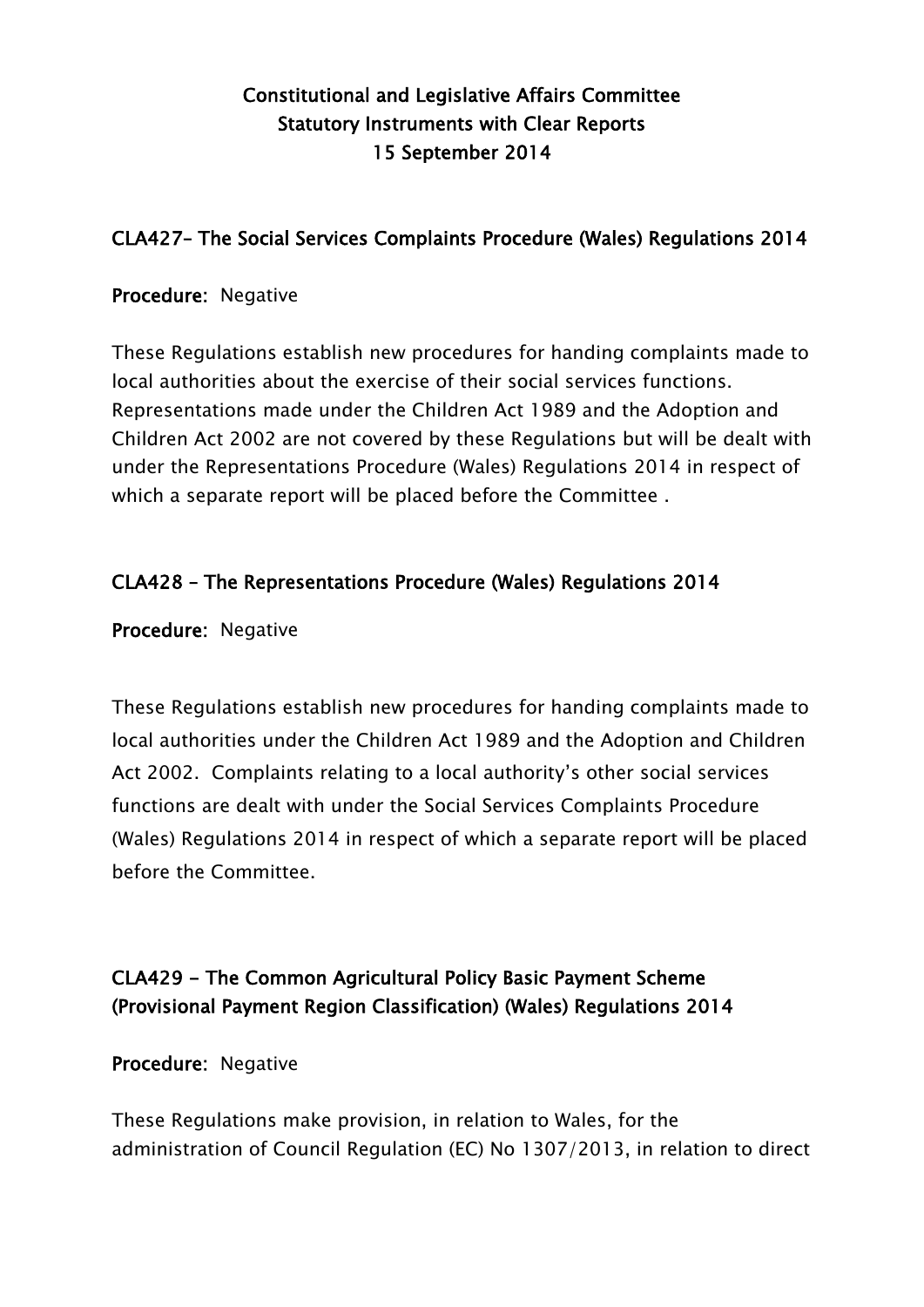payments to farmers under support schemes of the Common Agricultural Policy.

They make arrangements for the Welsh Ministers to inform farmers of the provisional payment region classification of their field parcels for the purposes of claiming support under the basic payment scheme.

Regulation 3 provides that there are three regions in Wales for the purposes of the basic payment scheme and provides farmers with a mechanism to appeal a determination by the Welsh Ministers of a provisional payment region classification.

Note that the title includes the word "provisional". If changes are made to the regions as a result of successful appeals, the Regulations will need to be re-made to refer to the final map.

### CLA430 – The Food Hygiene (Wales) (Amendment) Regulations 2014

Procedure: Negative

These Regulations amend the Food Hygiene (Wales) Regulations 2006 by implementing in relations to Wales Commission Regulation (EU) 2075/2014 laying down specific controls for Trichinella in meat. They also implement Commission Regulations 2018/2014 amending Annexes to Regulations (EC) No 853/2204 and (EC) No 854/2004 of the European Parliament and of the Council which removes the need for a special health mark and the restriction to the national market for emergency slaughter meat.

# CLA432 - The Education (European Institutions) and Student Support (Wales) (Revocation) Regulations 2014

Procedure: Negative

These Regulations revoke the existing Education (European Institutions) and Student Support (Wales) Regulations 2013. This means that funding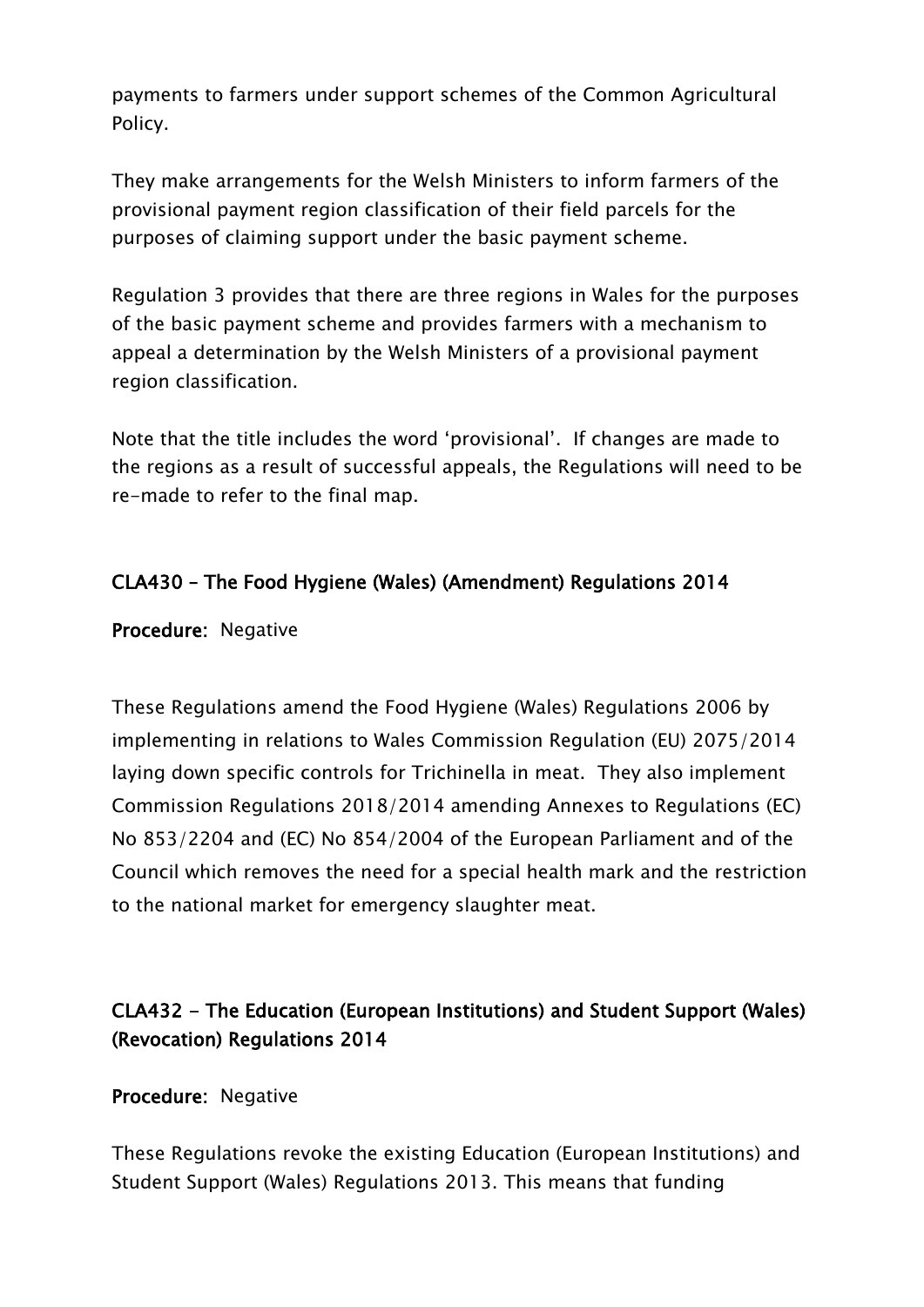previously available for one student wishing to study at either the College of Europe or the Johns Hopkins SAIS Europe based in Bologna, Italy has been withdrawn.

# CLA434 - The Education (National Curriculum) (Foundation Phase) (Wales) Order 2014

### Procedure: Negative

This Order replaces the Education (National Curriculum) (Foundation Stage) (Wales) Order 2008. The "Foundation Phase" was originally called the "Foundation Stage" in Part 7 of the Education Act 2002. In practice practitioners referred to the "Foundation Stage" as the "Foundation Phase" in English. Consequently the Education (Wales) Measure 2009 ("the 2009 Measure") amended Part 7 of the Education Act 2002 so as to refer to the "Foundation Phase" instead of the "Foundation Stage". In light of that change made by the 2009 Measure it is considered appropriate to revoke and remake the 2008 Order to reflect in law the change of name used in practice to provide consistency and clarity.

# CLA435 - The Head Teacher"s Report to Parent and Adult Pupils (Wales) (Amendment) Regulations 2014

#### Procedure: Negative

The Head Teacher"s Report to Parents and Adult Pupils (Wales) (Amendment) Regulations 2014 amend the Head Teacher"s Report to Parents and Adult Pupils (Wales) Regulations 2011. These Regulations amend the 2011 Regulations to require head teachers to report the results of the assessments introduced by the National Curriculum (Assessment Arrangements for the Foundation Phase and the Second and Third key Stages) (Wales) Order 2014 to parents and adult pupils.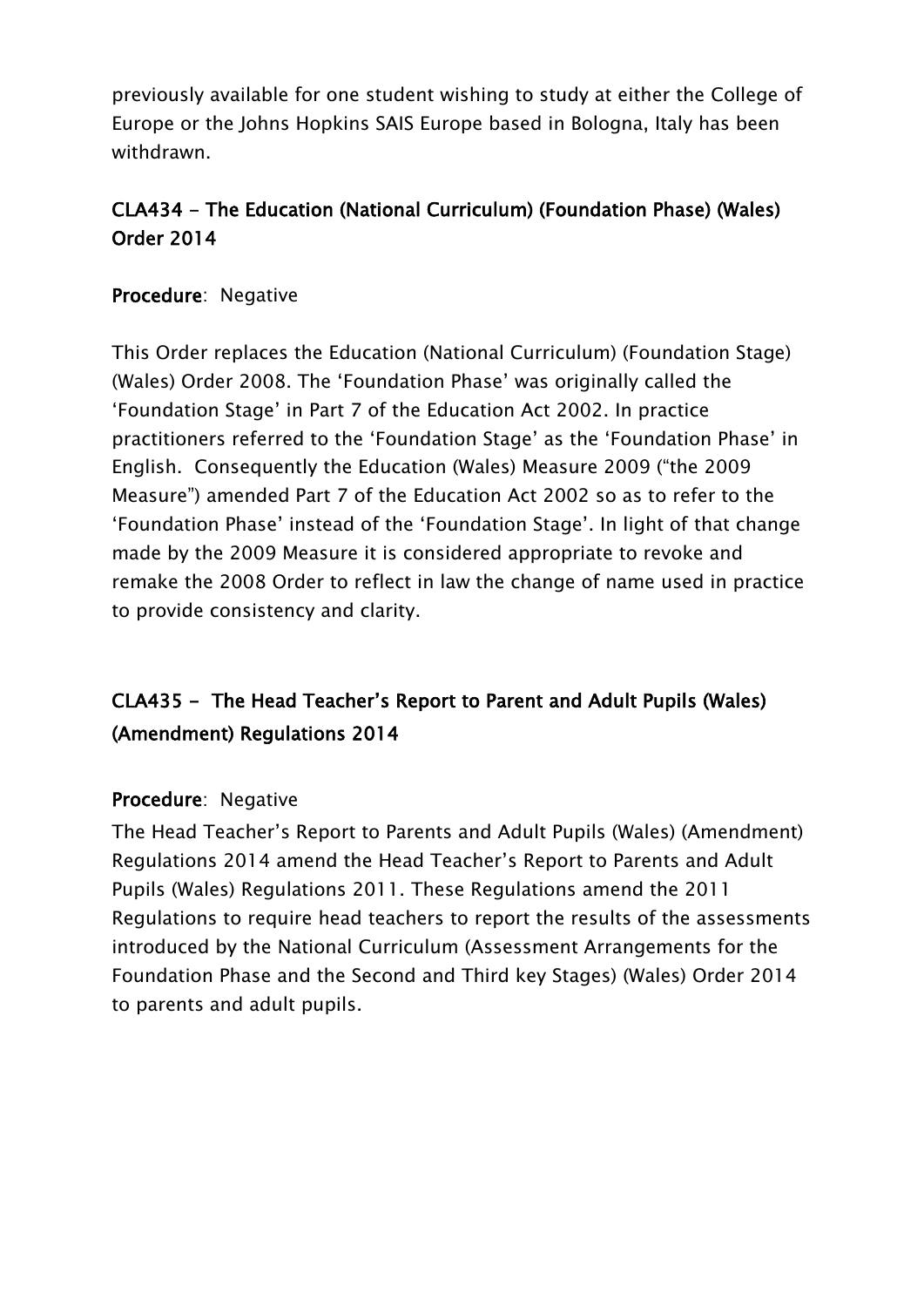# CLA436 - The National Curriculum (Assessment Arrangements for the Foundation Phase and the Second and Third Key Stages) (Wales) Order 2014

#### Procedure: Negative

This Order places a statutory duty on schools to assess learners' undertaking the Foundation phase and second and third key stages overall standards in literacy and numeracy using the National Literacy and Numeracy Framework.

# CLA437 - The National Health Service (Optical Charges and Payments) (Amendment) (No 2) (Wales) Regulations 2014

### Procedure: Negative

These Regulations amend the National Health Service (Optical Charges and Payments) Regulations 1997 by providing for an increase in the NHS sight test fees by 1% with effect from 1 April 2014. The retrospective effect of the Regulations is permissible under section 76(9) of the National Health Service (Wales) Act 2006.

# CLA438 – The Student fees (Amounts) (Wales) (Amendments) Regulations 2014

#### Procedure: Negative

These Regulations amend the Student Fees (Amounts) (Wales) regulations 2011 to provide for the new tuition and financial support arrangements for students undertaking a work placement year or a whole year abroad as part of their studies (Erasmus and non-Erasmus programmes) from academic year 2014-15.

Institutions delivering higher education will be permitted to charge Erasmus and non-Erasmus student taking a full year placement abroad a fee of up to 15% of the institution"s fee cap.